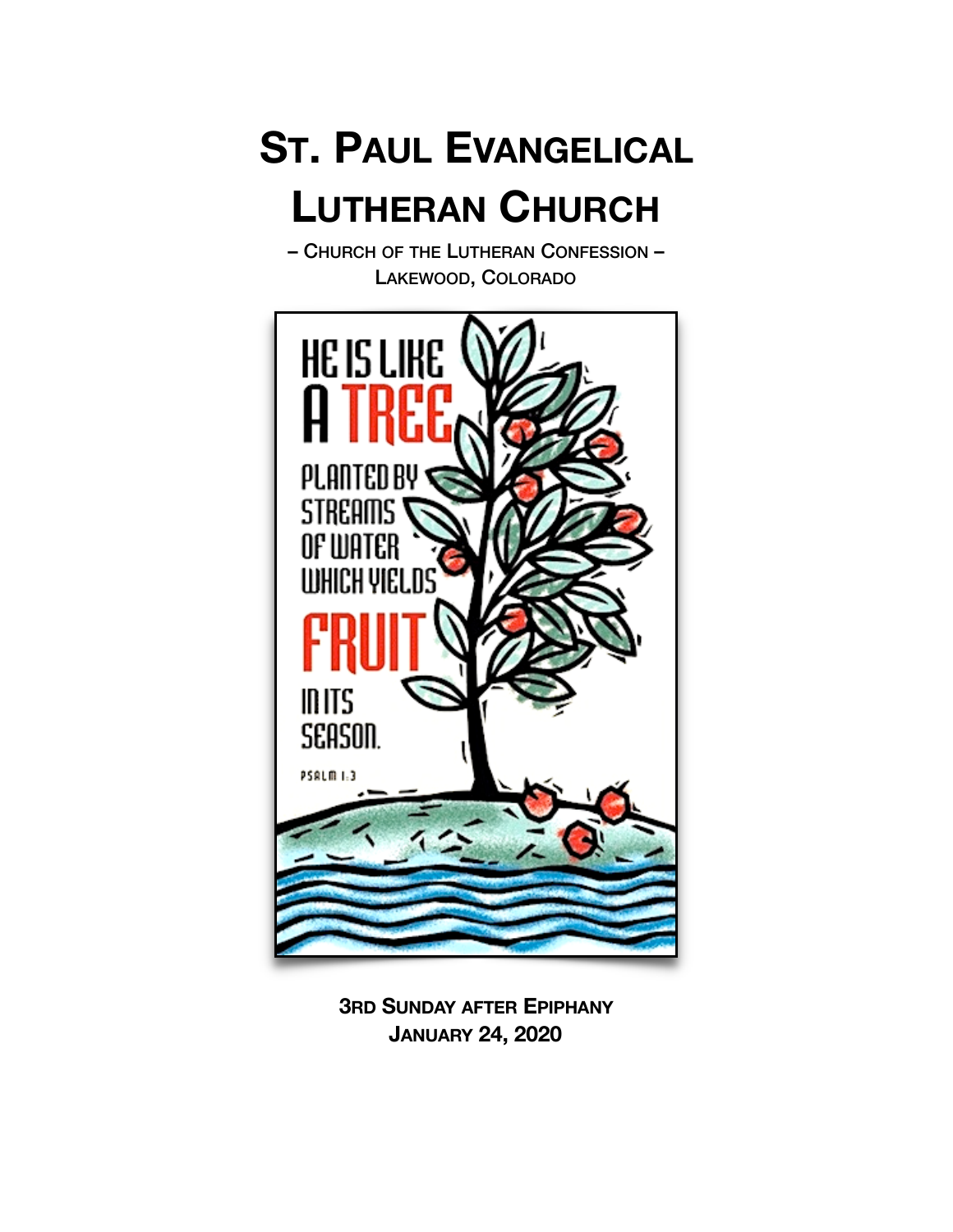## **ST. PAUL EVANGELICAL LUTHERAN CHURCH**

*2470 Wadsworth Blvd, Lakewood, CO 80214 (303) 233-5000 – www.denverlutheran.com* 

Church of the Lutheran Confession (CLC) www.clclutheran.org

Thomas Schuetze, pastor (303-428-5524) Ed Chiappetti, president – Mike Sprengeler, SS Superintendent

## **ORDER OF WORSHIP: SERVICE OF THE WORD**

*(printed on liturgy insert inside front cover of maroon hymnal)*

- ✦ Pre-Service Devotion: Psalm 1 (pew bible, p.481)
- ✦ The Hymns: 645 (1-4), 783, 922 (1-3), 645 (5)
- ✦ Scripture Lessons: John 13:1-17, Colossians 3:15-24
- ✦ Psalm of the Day: From Psalm 100

**Sermon Text – Acts 6:1-7**

*JESUS CALLS LAY WORKERS TO SERVE HIM IN HIS CONGREGATION*

- 1. The need for lay workers.
- 2. The importance of their work.
- 3. Qualifications He looks for in them.
- ✦ Altar Prayer & Lord's Prayer
- ✦ Installation of Newly-Elected Church Officers
- ✦ Benediction & Closing Hymn (645, stanza 5)

† † †

Large print bulletins are available on the shelf by the tract rack or by request from an usher.

You may contribute an offering for God's kingdom work by putting it in the collection plate located by the back pew. There will be no offering collection during the service.

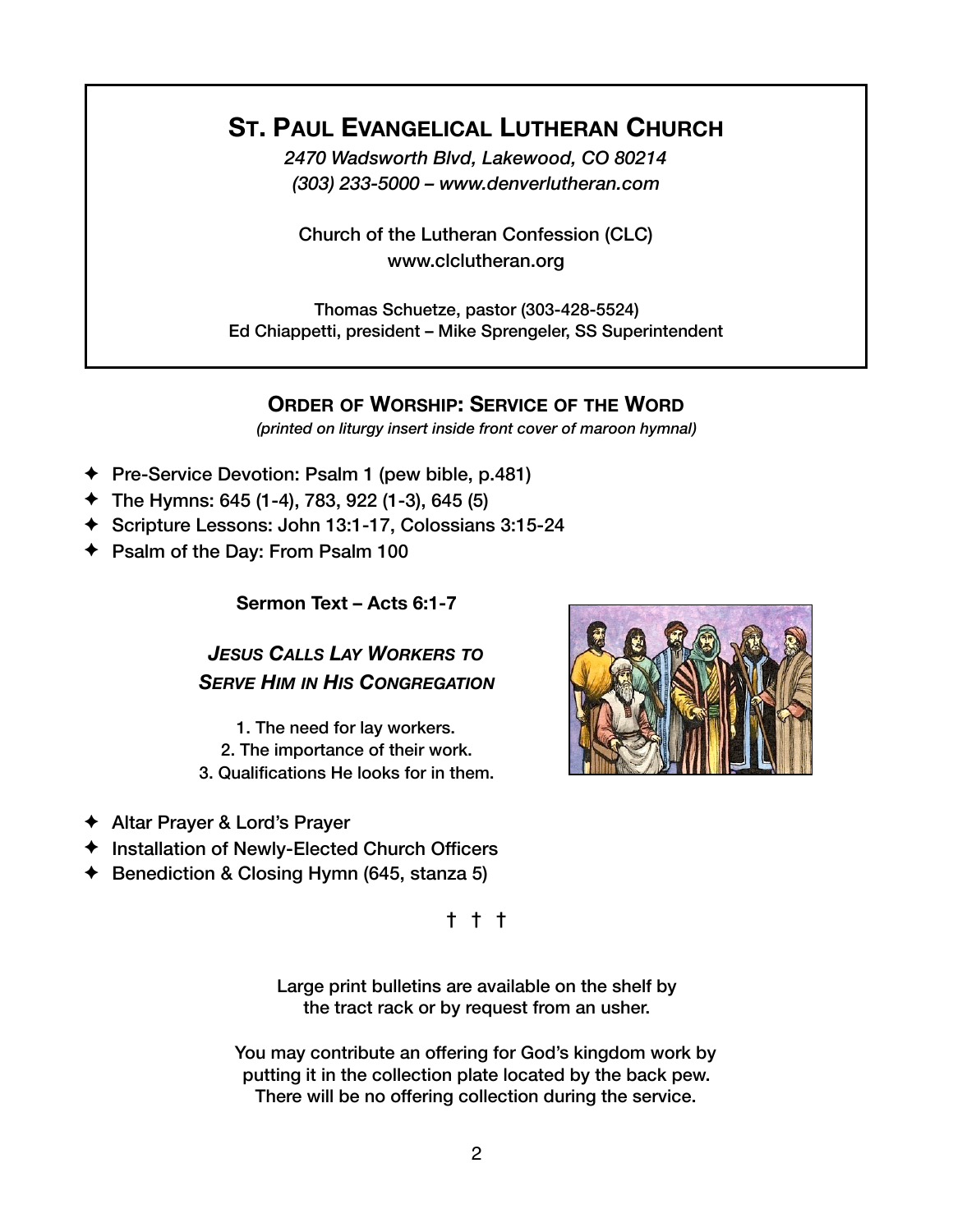## **TODAY'S SCRIPTURES**

#### **First Lesson – Colossians 3:15-24**

15 Let the peace of Christ rule in your hearts, since as members of one body you were called to peace. And be thankful. 16 Let the word of Christ dwell in you richly as you teach and admonish one another with all wisdom, and as you sing psalms, hymns and spiritual songs with gratitude in your hearts to God. 17 And whatever you do, whether in word or deed, do it all in the name of the Lord Jesus, giving thanks to God the Father through him. 18 Wives, submit to your husbands, as is fitting in the Lord. 19 Husbands, love your wives and do not be harsh with them. 20 Children, obey your parents in everything, for this pleases the Lord. 21 Fathers, do not embitter your children, or they will become discouraged. 22 Slaves, obey your earthly masters in everything; and do it, not only when their eye is on you and to win their favor, but with sincerity of heart and reverence for the Lord. 23 Whatever you do, work at it with all your heart, as working for the Lord, not for men, 24 since you know that you will receive an inheritance from the Lord as a reward. It is the Lord Christ you are serving.

#### **Psalm of the Day – From Psalm 100**

- P Make a joyful shout to the LORD:
- **C All you lands!**
- P Serve the LORD with gladness:
- **C Come before His presence with singing.**
- P Know that the LORD, He is God; it is He who has made us, and not we ourselves:
- **C We are His people and the sheep of His pasture.**
- P Enter into His gates with thanksgiving, and into His courts with praise:
- **C Be thankful to Him, and bless His name.**
- P For the LORD is good; His mercy is everlasting:
- **C And His truth endures to all generations.**

#### **Second Lesson – John 13:1-17**

1 It was just before the Passover Feast. Jesus knew that the time had come for him to leave this world and go to the Father. Having loved his own who were in the world, he now showed them the full extent of his love. 2 The evening meal was being served, and the devil had already prompted Judas Iscariot, son of Simon, to betray Jesus. 3 Jesus knew that the Father had put all things under his power, and that he had come from God and was returning to God; 4 so he got up from the meal, took off his outer clothing, and wrapped a towel around his waist. 5 After that, he poured water into a basin and began to wash his disciples' feet, drying them with the towel that was wrapped around him. 6 He came to Simon Peter, who said to him, "Lord, are you going to wash my feet?" 7 Jesus replied, "You do not realize now what I am doing, but later you will understand." 8 "No," said Peter, "you shall never wash my feet." Jesus answered, "Unless I wash you, you have no part with me." 9 "Then, Lord," Simon Peter replied, "not just my feet but my hands and my head as well!" 10 Jesus answered, "A person who has had a bath needs only to wash his feet; his whole body is clean. And you are clean, though not every one of you." 11 For he knew who was going to betray him, and that was why he said not every one was clean. 12 When he had finished washing their feet, he put on his clothes and returned to his place. "Do you understand what I have done for you?" he asked them. 13 "You call me 'Teacher' and 'Lord,' and rightly so, for that is what I am. 14 Now that I, your Lord and Teacher, have washed your feet, you also should wash one another's feet. 15 I have set you an example that you should do as I have done for you. 16 I tell you the truth, no servant is greater than his master, nor is a messenger greater than the one who sent him. 17 Now that you know these things, you will be blessed if you do them.

#### **Sermon Text – Acts 6:1-7**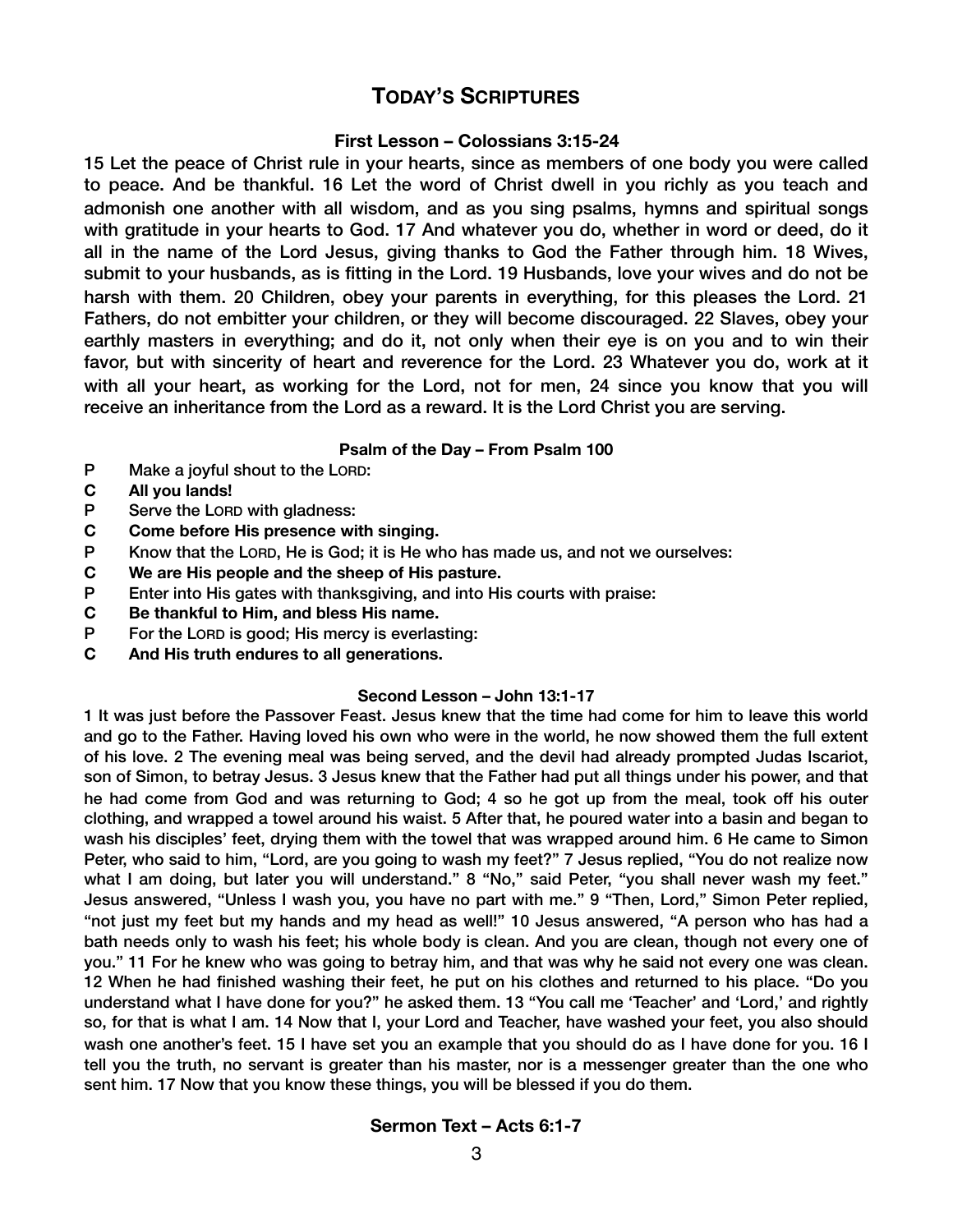1 In those days when the number of disciples was increasing, the Grecian Jews among them complained against the Hebraic Jews because their widows were being overlooked in the daily distribution of food. 2 So the Twelve gathered all the disciples together and said, "It would not be right for us to neglect the ministry of the word of God in order to wait on tables. 3 Brothers, choose seven men from among you who are known to be full of the Spirit and wisdom. We will turn this responsibility over to them 4 and will give our attention to prayer and the ministry of the word." 5 This proposal pleased the whole group. They chose Stephen, a man full of faith and of the Holy Spirit; also Philip, Procorus, Nicanor, Timon, Parmenas, and Nicolas from Antioch, a convert to Judaism. 6 They presented these men to the apostles, who prayed and laid their hands on them. 7 So the word of God spread. The number of disciples in Jerusalem increased rapidly, and a large number of priests became obedient to the faith.

\_\_\_\_\_\_\_\_\_\_\_\_\_\_\_\_\_\_\_ All Scripture quotations, unless otherwise indicated, are taken from the HOLY BIBLE, NEW INTERNATIONAL VERSION®. Copyright © 1973, 1978, 1984 by International Bible Society. Used by permission of Zondervan Publishing House. All rights reserved.

+ + + + +

**A WARM WELCOME IN CHRIST TO OUR WORSHIP GUESTS.** We're glad for the opportunity to share with you the Gospel of forgiveness through Jesus! Please introduce yourself to the pastor and sign our guest book. We invite you to come worship with us again. If you would like to know more about St. Paul Evangelical Lutheran Church and our national organization, the Church of the Lutheran Confession, please speak with the pastor. He would be happy to call on you to share our confession and mission with you.

#### **SERVING US AT GOD'S HOUSE TODAY** Organist: Lisa Sprengeler; Usher: Bob Rankin

**THIS WEEK AT ST. PAUL**

| Today (1/24) |          | 9:30 am Worship Service with installation of newly-elected church officers |
|--------------|----------|----------------------------------------------------------------------------|
|              | 10:45 am | Sunday School (John the Baptist, NT 6)                                     |
|              |          | 10:45 am Bible Class                                                       |
| Sun (1/31)   |          | 9:30 am Worship Service                                                    |
|              |          | 10:45 am Sunday School (The Temptation, NT 7)                              |
|              |          | 10:45 am CBP Presentation (see note below)                                 |
|              | 11:00 am | <b>Bible Class</b>                                                         |

**CALL NEWS:** Pastor Mark Tiefel, Redemption, Lynnwood, WA has been called by Redeemer, Cheyenne. <> The CLC Call Committee for Educational Institutions extended a call to Pastor David Schaller, Redeemer, Sister Lakes, MI, to serve as professor at Immanuel Lutheran College in Eau Claire, WI. This call is for replacing Prof. John Reim who is retiring in June of 2021.

**ANNUAL MEETING REPORTS:** Copies of the reports presented at last Sunday's Annual Meeting (pastor and treasurer) may be found on the shelf in the entry. Help yourself.

**NEW IN YOUR MAILBOX TODAY:** St. Paul 2021 Calendar

**EXTENDED CALENDAR:** Ash Wednesday Worship: Feb.17, 7:00 pm (first of six midweek services)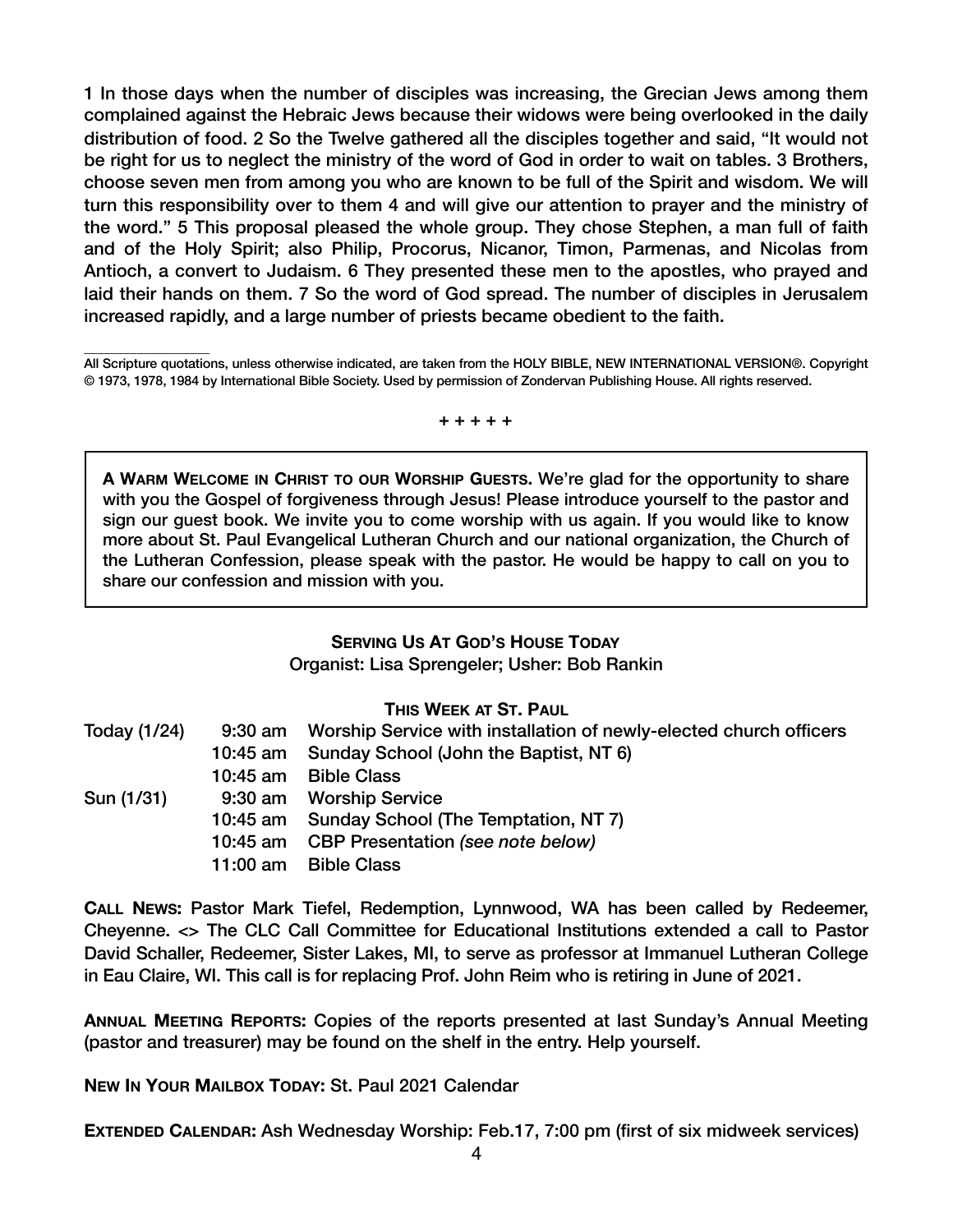**THE CLC COOPERATIVE BUDGET PLAN (CBP)** for the new year will be presented after the worship service next Sunday. It will provide information on the projected financial needs for the various phases of the Lord's work in our synod in the coming year. A special voters' meeting will follow the presentation for the purpose of setting our 2021 CBP Estimate. This is the amount of offerings we will plan to contribute as a congregation towards the CLC General Fund in the new year.

† † †

#### **ELECTION RESULTS FROM LAST WEEK'S ANNUAL MEETING**

President: Ed Chiappetti Vice President: Doug Tiefel Secretary: Mark Hartmeister Treasurer: Wayne Ruegge Board of Elders: Ed Chiappetti Finance Committee: Wayne Ruegge, Doug Tiefel

**Also serving as church officers (unexpired terms):** Board of Elders: Mike Sprengeler Board of Trustees: Mike Sprengeler Finance Committee: Mark Hartmeister, Bob Rankin

**---** 

**RESULTS OF THE MARY/MARTHA MEETING ELECTIONS**

President: Lisa Sprengeler Vice President: Ruth Claeys Secretary: Jo Blakey Treasurer: Crystal Ruegge

**Also serving our congregation among the ladies:**  Altar Care/Flowers: Lisa Sprengeler Communion Ware Set-up: Sharlene Chiappetti "Sunshine" Cards Secretary: Willa Mae Janssen "Feeding His Lambs" Cradle Roll Secretary: Julie Whitmer-Wright

May the Good Shepherd bless the labors of love which these servants of the Lord carry out for Him and the welfare of His flock at St. Paul in the coming year.

> *Lord and Shepherd, in all the many things that need to be done for Your Church, grant to those entrusted with special responsibilities zeal and faithfulness to perform their tasks for the upbuilding of Your Church and the glory of Your saving name; who with the Father and the Holy Spirit lives and reigns, ever one God, now and forever. Amen.*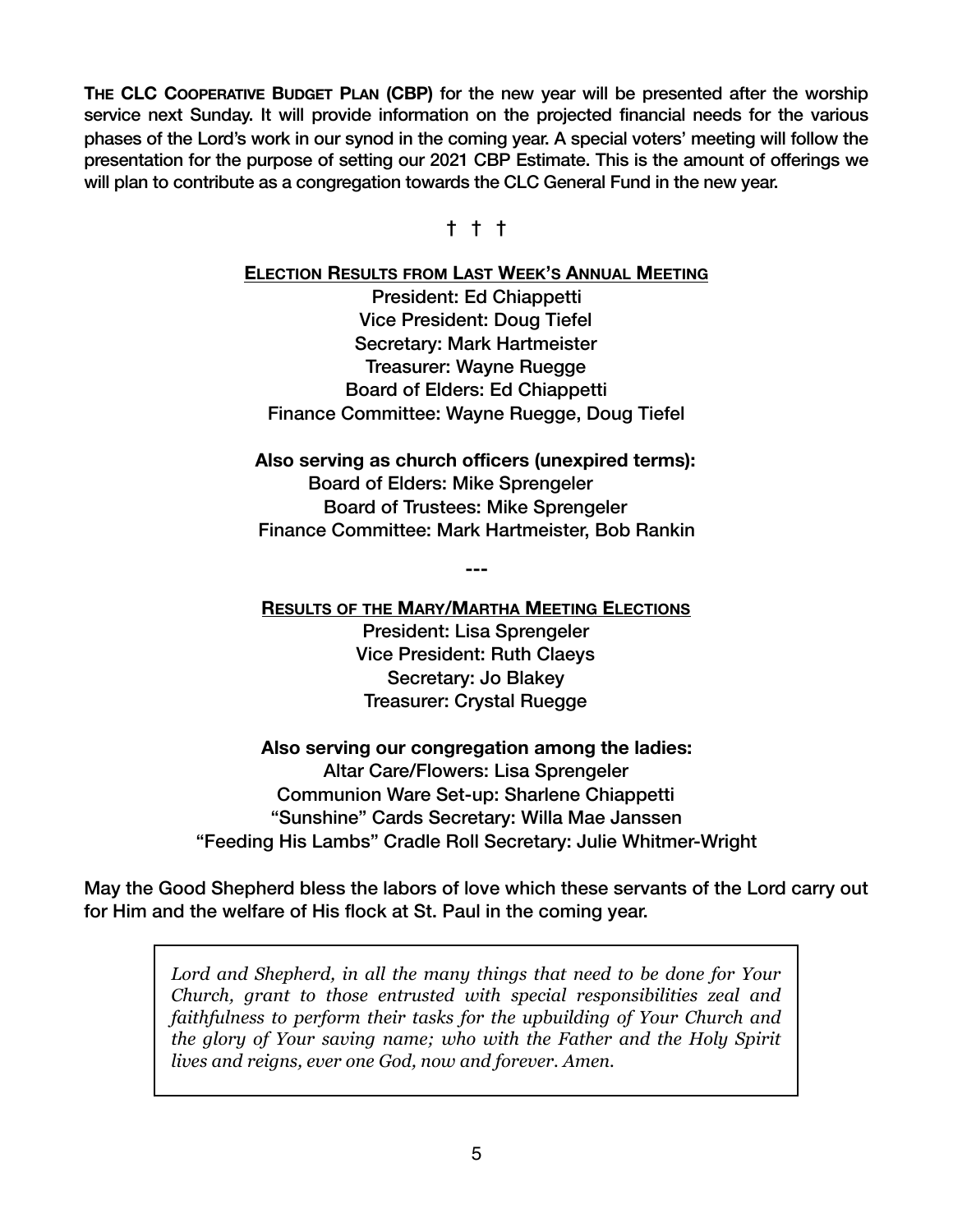**CALL FOR NOMINATIONS:** Pastors, professors, male teachers, and voters of congregations within the Church of the Lutheran Confession are invited to nominate individuals for the following synodical offices to be elected at the 2021 CLC Convention:



- 
- 
- 
- 
- 
- 
- CLC President  **Board of Regents–Called Servant**
- CLC Vice-President Board of Regents—Lay Member
- CLC Moderator Board of Missions-Called Servant
- CLC Secretary  **Board of Missions—Lay Member**
- Board of Trustees-Called Servant Board of Education-Teacher Member
- Board of Trustees—Lay Member Board of Education—Lay Member

Member nominations will be received January 1, 2021 through March 31, 2021. Nomination forms, lists of eligible called servants, and submission information are available on the clclutheran.org website. Those candidates nominated this past January through March will be retained on the 2021 ballot. Pastor Paul D. Nolting, Moderator

### † † †

*The Church's one foundation Is Jesus Christ, her Lord; She is His new creation By water and the Word. From heav'n He came and sought her To be His holy bride; With His own blood He bought her, And for her life He died.* 

*Elect from ev'ry nation Yet one o'er all the earth, Her charter of salvation: One Lord, one faith, one birth. One holy name she blesses, Partakes one holy food, And to one hope she presses, With ev'ry grace endued.* 

*Though with a scornful wonder The world sees her oppressed, By schisms rent asunder, By heresies distressed, Yet saints their watch are keeping; Their cry goes up, "How long?" And soon the night of weeping Shall be the morn of song.* 

 *Through toil and tribulation And tumult of her war She waits the consummation Of peace forevermore Till with the vision glorious Her longing eyes are blest, And the great Church victorious Shall be the Church at rest.* 

*Yet she on earth has union With God, the Three in One, And mystic sweet communion with those whose rest is won. O blessèd heav'nly chorus! Lord, save us by Your grace That we, like saints before us, May see You face to face.*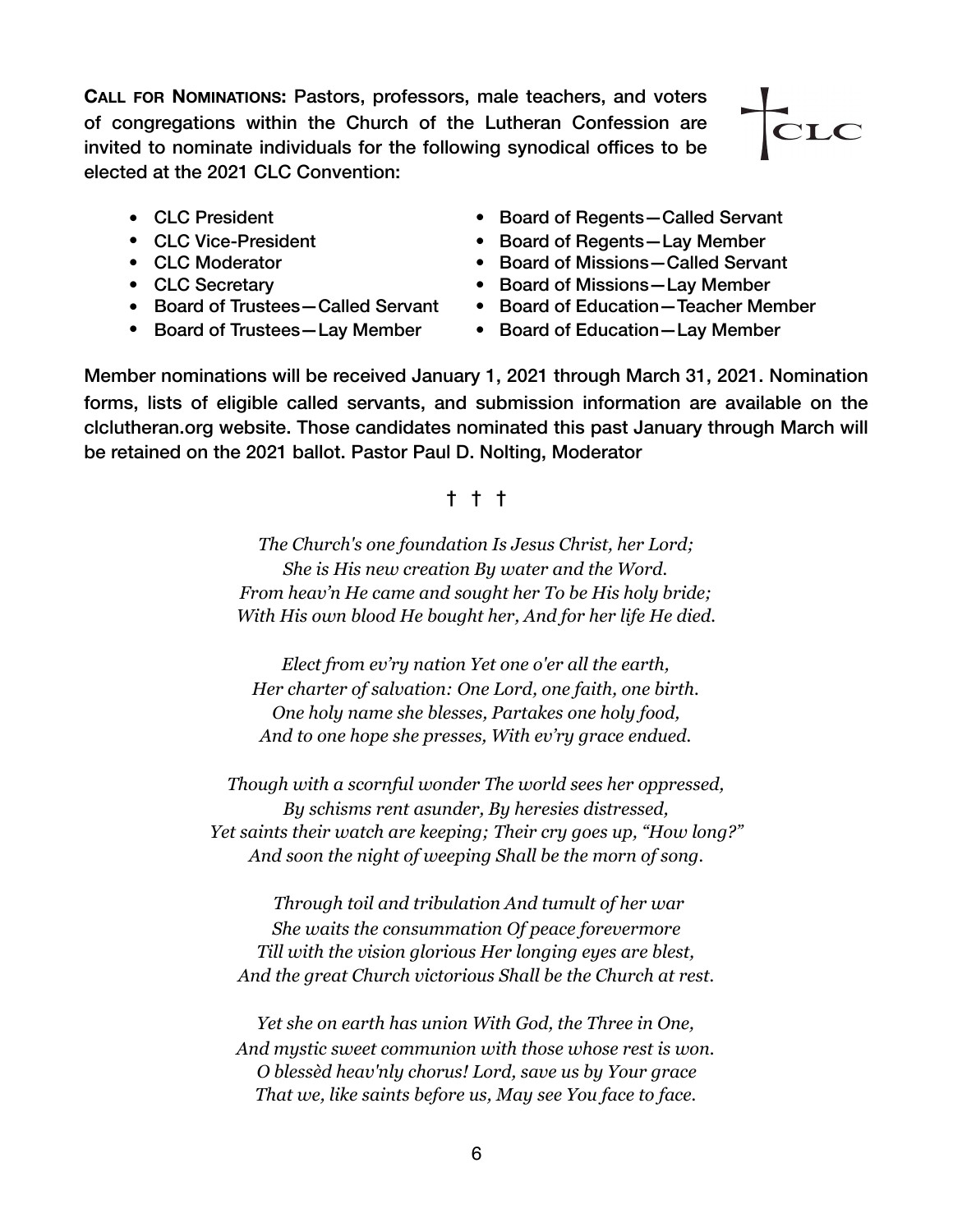#### **THE INSTALLATION OF NEWLY-ELECTED CHURCH OFFICERS (2021)**

President: Ed Chiappetti\* Vice-president: Doug Tiefel\* Secretary: Mark Hartmeister\* Treasurer: Wayne Ruegge\* Board of Elders: Ed Chiappetti\*\*\* Finance Committee: Wayne Ruegge, Doug Tiefel\*\*

*\* one year term, \*\* two year term, \*\*\* three year term* 

† † †

Dear brothers in Christ:

You have been elected, in a regular meeting of this congregation, as office-holders at St. Paul Evangelical Lutheran Church. As such, you are to work together with the pastor and other officers of the congregation to build up the Kingdom of God among us.

All of you are to work for the cultivation of peace, harmony, and love among our members. You are to promote the general welfare of the congregation, in order to glorify God and to build up Christ's kingdom at home and abroad. You are to see that the services of God's house are held regularly, and conducted decently and in order; that the Gospel be preached in its purity, according to sound Lutheran doctrine, and that the care of souls is attended to faithfully. You are to see that the necessary provisions are made for the instruction of the young. You are to help the congregation in spreading the Gospel of Christ crucified in our community and beyond, and to administer the temporal affairs of the congregation by keeping its property and grounds in good repair.

Each of you also, as a servant of Christ and an office-holder of the congregation, is to strive to be an example to the congregation of a devout Christian life.

So that the congregation may be assured of your willingness to serve, I now ask you, in the presence of God and His church: Will you diligently and faithfully perform the duties of your office according the Word of God, the Confessions of our church, and the congregation's Constitution, according to the ability which God gives? If, so then answer *"Yes, with the help of God."*

Since you have made this promise, I now commit to you the exercise of the office to which you have been elected. I encourage you, in the Name of the Lord Jesus Christ and the Church of which He is the head, that you give all diligence to perform you duties with faithfulness. Make the Word of God your guide, and search it daily for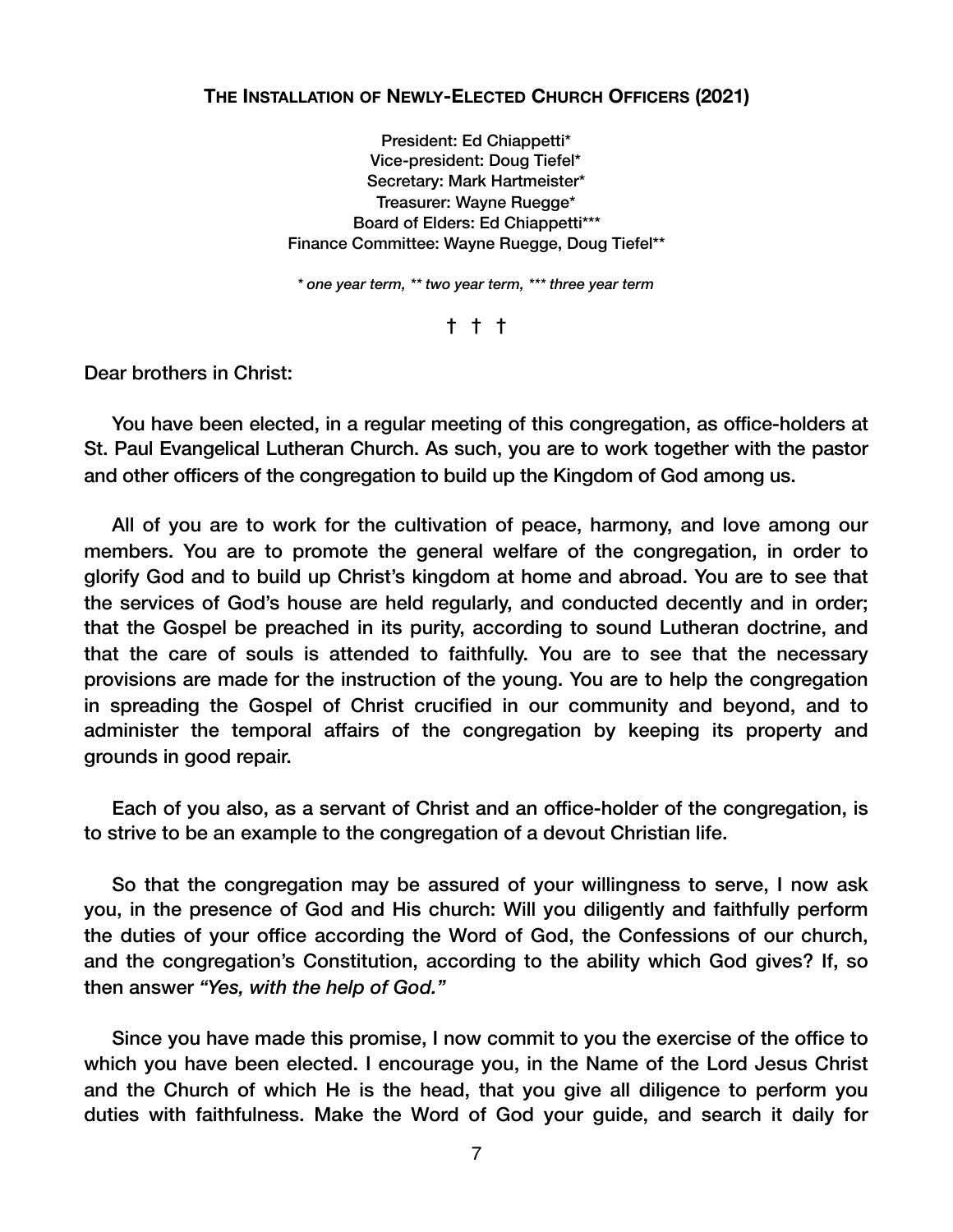instruction. May God, without whom we can do nothing, richly give you His grace and wisdom, and bless abundantly all your faithful labors.

Let us pray: Dear Lord, You are an ever-present witness of all our promises and vows. We ask You, for Jesus' sake, to send down Your Holy Spirt on these Your servants that they may discharge their duties with diligence, steadfastness, and wisdom. Grant them especially the spirit of devotion and prayer, that in every time of need they may seek Your power and guidance for the benefit of Your Church. Enable them in all things to set a good example for the congregation, keep them in sincere harmony with their pastor and fellow members, and grant that by their service the unity of this congregation may be strengthened, that Your name may be hallowed, Your kingdom enlarged, and Your will done; through Jesus Christ, Your Son, our Lord. Amen.

Go then, dear brothers, with the encouragement of the Apostle Paul as found in 1 Corinthians 15:58: *"Be steadfast, immovable, always abounding in the work of the Lord, knowing that your labor is not in vain in the Lord."* 

At this time we also take this opportunity, in the name of the congregation, to express our heartfelt thanks to all those who during the past year have faithfully served in other areas of Christian service here at St. Paul, including our ladies, and all our behind-the-scenes workers. May the Lord, our God, graciously reward them for their labors of love done for His glory and in the interest of His Church.

Depart in peace.

## † † †